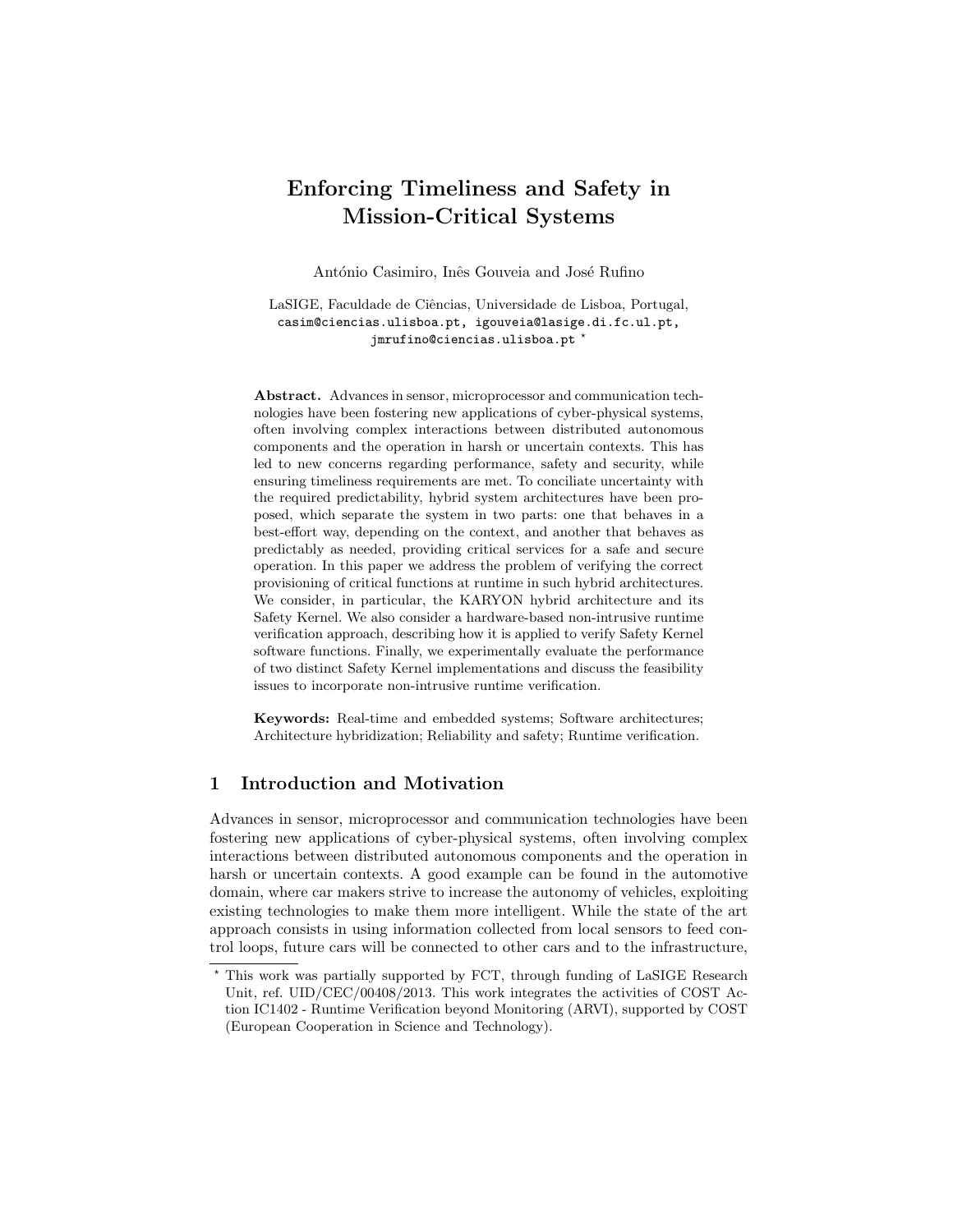and will cooperate for information exchange. Connectivity introduces additional security risks and, given that it is enabled by wireless networks, also introduces temporal uncertainties that conflict with real-time requirements. Additionally, processing huge amounts of incoming data will require complex processing solutions, which favor uncertainty, not predictability.

A particular challenge is to conciliate uncertainty with the required predictability, for which hybrid system architectures have been proposed. For instance, Simplex [21] considers that a control system can be composed of a controller executing in a complex subsystem, and a simple but reliable controller that is used when the complex controller malfunctions, being deployed in a separate part of the system, to be protected from potential faults in the complex subsystem.

In the scope of the KARYON project [6], we proposed the KARYON hybrid system architecture [7] to build safe cooperative systems with improved performance. This software architecture encompasses application components that execute in a complex part of the system and a Safety Kernel (SK) that, along with critical application components, should be implemented separately and should be verified to execute in a timely and reliable way. The role of the SK is to monitor the behavior of complex software components and trigger the necessary adjustments or reconfiguration actions in the complex part of the system, as needed to satisfy a set of predefined safety requirements. Note that an SK software instance will exist in each node of a distributed system (e.g., on each car) and hence the paper focuses only on a single node and not on the distribution aspects of the safety critical application or function.

In this paper we address the problem of how to verify in runtime that fundamental properties of the KARYON SK are satisfied. In fact, while it is possible to use several dependability techniques, such as the replication of software components or software verification, to enforce the required properties and raise confidence that they will be secured, these are costly and there is always a probability that, due to an accidental or even intentional fault, a property no longer holds. For example, an SK function might not complete its execution within a required temporal bound or it might produce an erroneous value. Runtime verification adds another layer of protection that is fundamental for safety assurance.

We propose a hardware-based non-intrusive runtime verification approach, which is able to detect the violation of well-defined SK properties in runtime. We describe the approach and how it is applied to verify concrete properties of the SK. We also provide experimental results that illustrate the performance of the SK implemented in two platforms, complemented with a discussion on feasibility issues relative to the incorporation of non-intrusive runtime verification.

The paper is structured as follows. Section 2 briefly reviews the KARYON hybrid architecture, describing the role of the SK. Then, Section 3 provides details on the SK design, important for explaining, in Section 4, how the runtime verification approach is applied to secure design assumptions. Relevant details of the SK implementation and a comparative evaluation of the SK operation in two different platforms is provided in Section 5. Sections 6 and 7 respectively address related work and conclude the paper.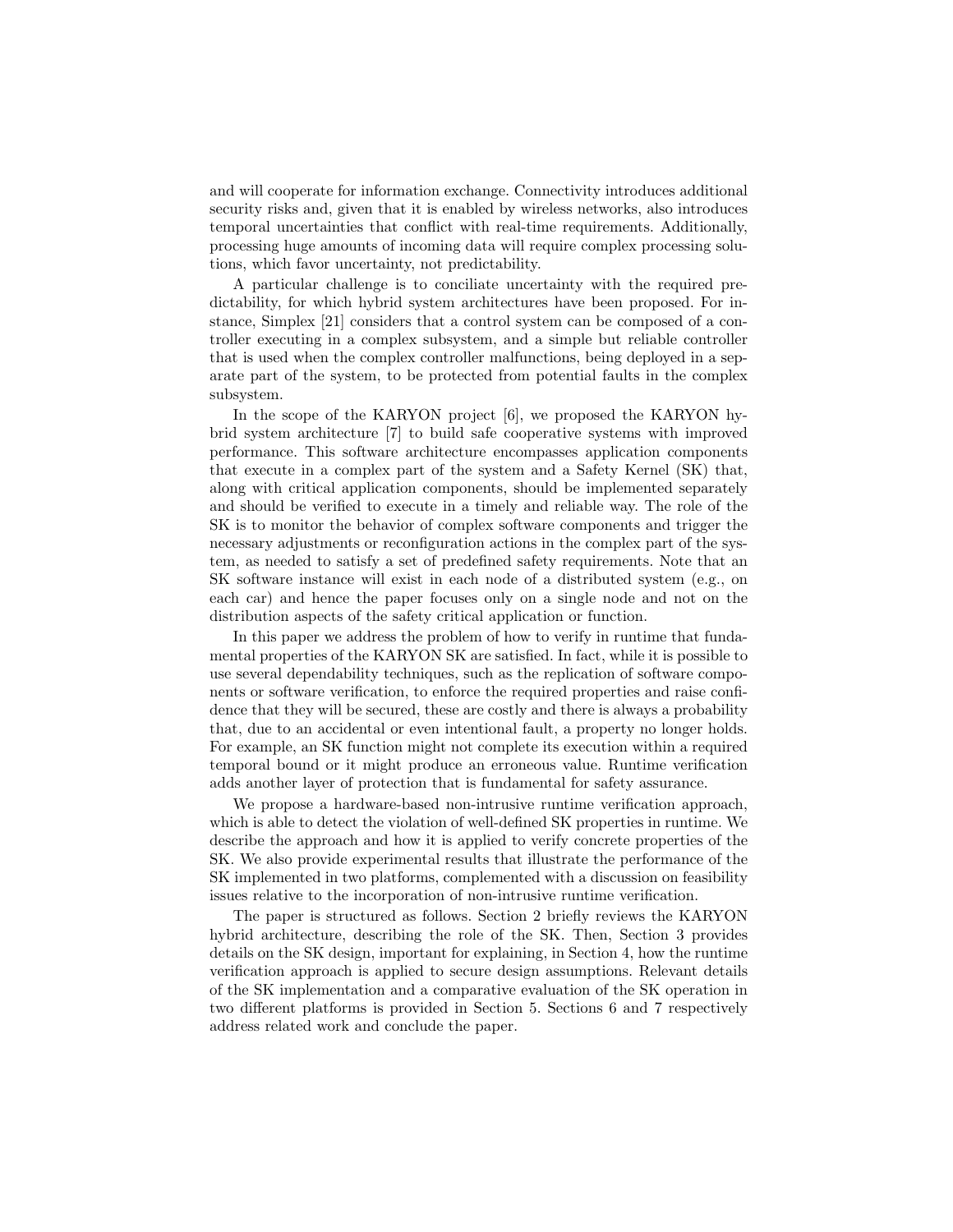## 2 Hybrid Architectures

Hybrid distributed system models and architectural hybridization [24] can be explored as a baseline design principle to address a trade-off between performance and timeliness or safety or even security. In essence, hybrid distributed system models assume that different parts of the system are characterized by different properties (for instance, each part having different timeliness properties or different integrity levels with respect to some assumed failure modes), and architectural hybridization explicitly separates system functions or components into these different parts, as needed to ensure that each component enjoys the properties provided by the part of the system in which it is allocated.

When considering the temporal domain, a system with a hybrid architecture is structured in at least two parts: one that encompasses all complex components, whose temporal behavior cannot be fully predicted or is hard to enforce, and another part that usually contains simple but critical components that execute in a predictable way. Such nice properties, like timely execution, must be enforced by design and in the implementation. For instance, dedicated hardware may be used to execute critical components, ensuring that they are temporally isolated and shielded from failures in the complex part, and that interactions between the two parts are done through a well-defined interface that preserves the properties of the part containing critical components.

The architectural hybridization concept was explored in the context of the KARYON project, which defined a generic architectural pattern for the development of sensor-based autonomous and cooperative systems [7]. This architectural pattern is shown in Figure 1.



Fig. 1. The KARYON hybrid architectural pattern.

The several components that constitute the autonomous system and perform the cooperative functions are considered the nominal system components. These include sensors, actuators, computation and communication components. Each of these components can be used to support multiple functions. Each function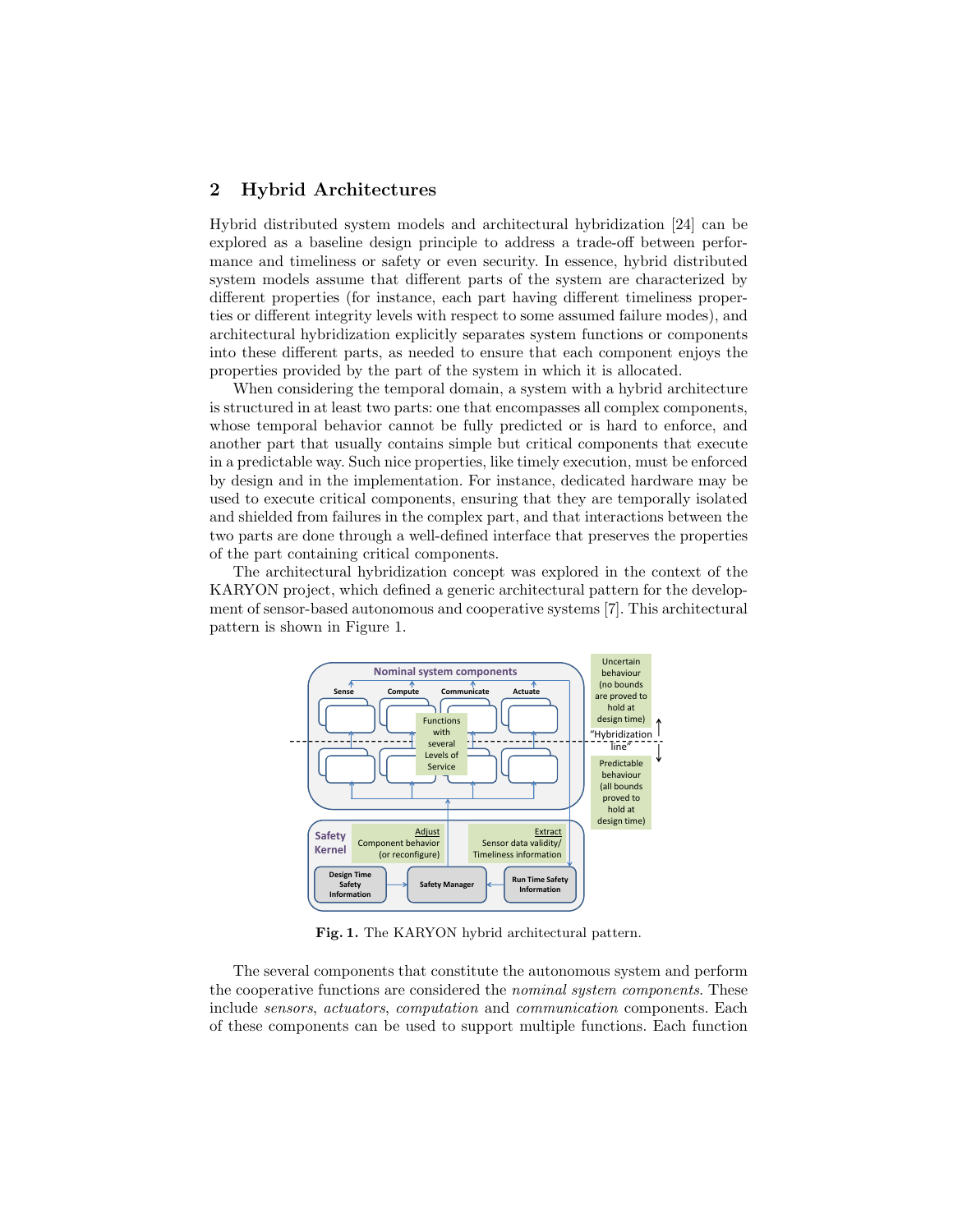can be provided with several levels of service (LoS), depending on the components that are being used and/or the performance level of each component. For instance, a function to detect obstacles ahead of a vehicle may be realized with a higher LoS if implemented using a camera sensor and an associated video processing component that is able to identify the kind of obstacle, but it may also be provided with a lower LoS by using just the information provided by a distance sensor. While it might not always be possible to execute a function at a higher LoS, namely when some needed complex component is failing to execute its function timely enough, it is assumed that it can always be executed at the lowest LoS, given that in this case it is ensured that all the involved components (considered critical ones) execute in a timely way. The hybridization line separates the system in two parts: the one where no temporal bounds can be assumed, and the predictable part, which contains critical components that are expected to execute timely and reliably (by design and implementation).

The architectural pattern is based on a Safety Kernel that is responsible for maintaining the system safe, despite the possible occurrence of faults affecting components above the hybridization line. Safety conditions are determined at design time. For each function, it is necessary to determine the safety rules that must hold to allow the function to be executed with a given LoS, that is, using a certain combination of components. For instance, the obstacle detection function can only be run at the highest LoS if the video processing component is able to timely process a video frame and provide results with good quality (which may not be possible in bad lighting conditions). The role of the Safety Kernel is hence to continuously extract information about the timeliness and quality (or validity) of sensor and processed data, use this information to verify which safety rules are satisfied, and adjust the system configuration at runtime so that all the functions are executed with the highest LoS that still secures safety.

To perform its task, the Safety Kernel includes: a Safety Manager component, a repository containing Design Time Safety Information, and a repository that is continuously updated with Runtime Safety Information. We highlight the fact that these components are located below the hybridization line. This is necessary because the Safety Kernel, as a critical component, must behave in a reliable and timely way.

## 3 Safety Kernel Design

Figure 2 provides an overview of the Safety Kernel functional components and the data flows between them. At startup the eXtensible Markup Language (XML) Parser reads a local configuration file, builds a *Safety Rules* repository and initializes Runtime Safety Information (RSI) structures, which will be continuously updated in runtime with the relevant safety-related information. The configuration file provides the safety rules and also unit definitions, expressed in XML. A unit represents a Safety Kernel input (collected data), output (adjustment data – typically a component performance level, PL) or locally calculated values (for instance, the acceptable LoS for some function). Each unit has a unique identifier that is used in the XML specification of the safety rules.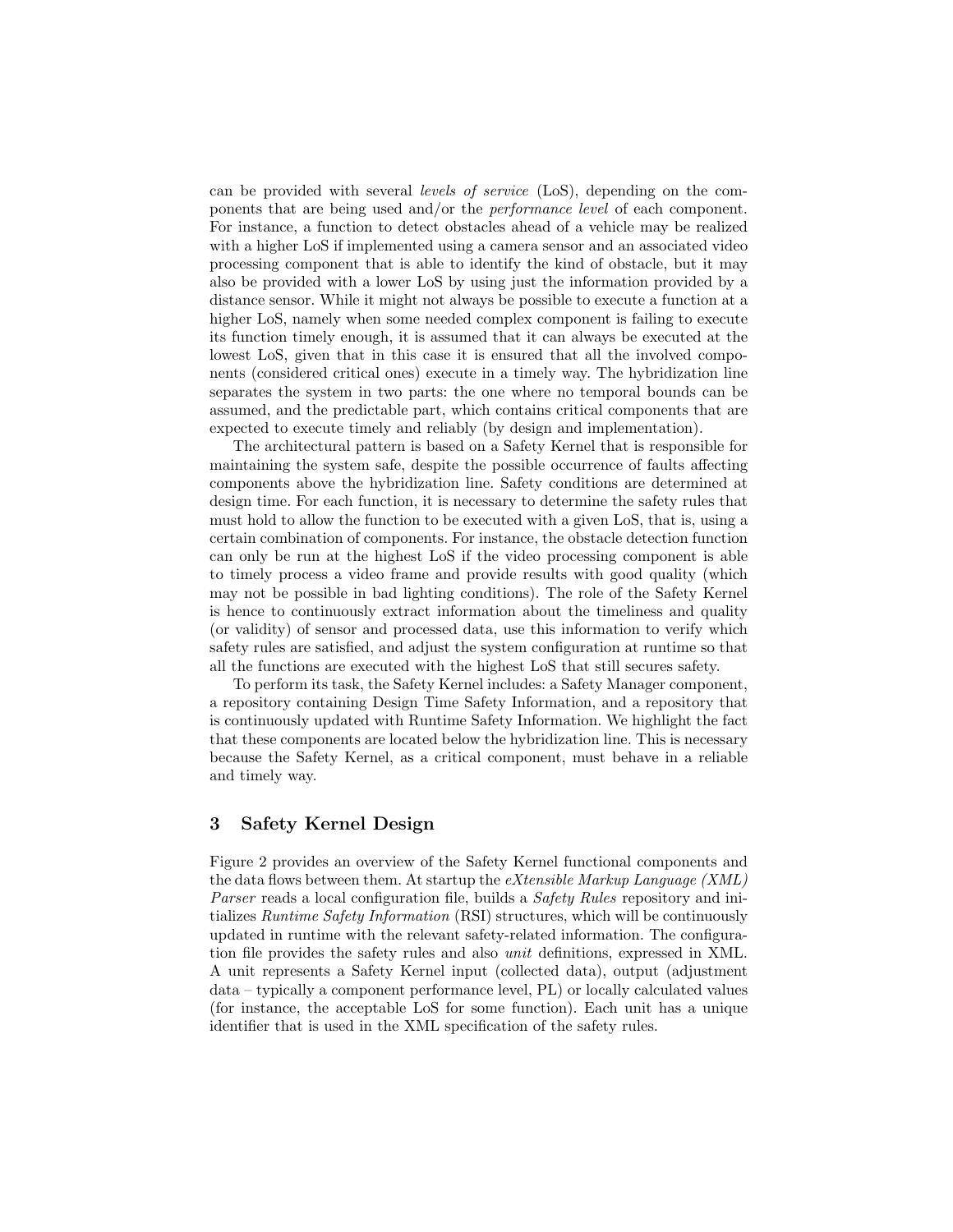A safety rule is a boolean expression involving combinations of static values (bounds) and unit identifiers. A safety rule is meaningful for a specific LoS of some function. For instance, consider that a nominal system (e.g., an autonomous vehicle control system) is designed to perform some function  $F$  (e.g., keep a safe front distance value to any front object), and this function can be performed in two different ways (e.g., using different sensors), one way providing a higher LoS, (e.g., LoS2, allowing a smaller safety distance but requiring sensor data with high validity, possibly not achievable in some situations), and a default way providing a baseline LoS (LoS1, imposing a higher safety distance, proved to be enough even when the validity of sensor data cannot be the highest one). In this case, a safety rule would be necessary to specify the conditions for function  $F$  to be safely executed in LoS 2. If the condition (a single one, in this example) was the validity of sensor data,  $V_{Sens}$ , to be greater that 70, the safety rule would be expressed as:  $F(LoS2) \rightarrow V_{Sens} > 70$ .



Fig. 2. Safety Kernel components.

The Input Data Manager receives data inputs from the external (nominal system) components and updates the RSI.

The Timing Failure Detector (TFD) is responsible for checking if certain data inputs have been received from external components within predefined temporal bounds. This TFD executes periodically, during each execution round of the Safety Kernel. When the TFD detects a timing failure (i.e., when some expected data is not timely produced at the Safety Kernel interface), it stores this information in the RSI unit corresponding to the untimely data. In this paper, as detailed in Section 4, we propose a design that moves into hardware a significant part of the TFD operation: the detection of timing failures.

The Data Component Multiplexer (DCM) selects, from two or more data inputs (collected from nominal components), one that is forwarded to its output. This is useful, for instance, when a function can be realized using one of several components that provide the same data (e.g., a front distance value), but with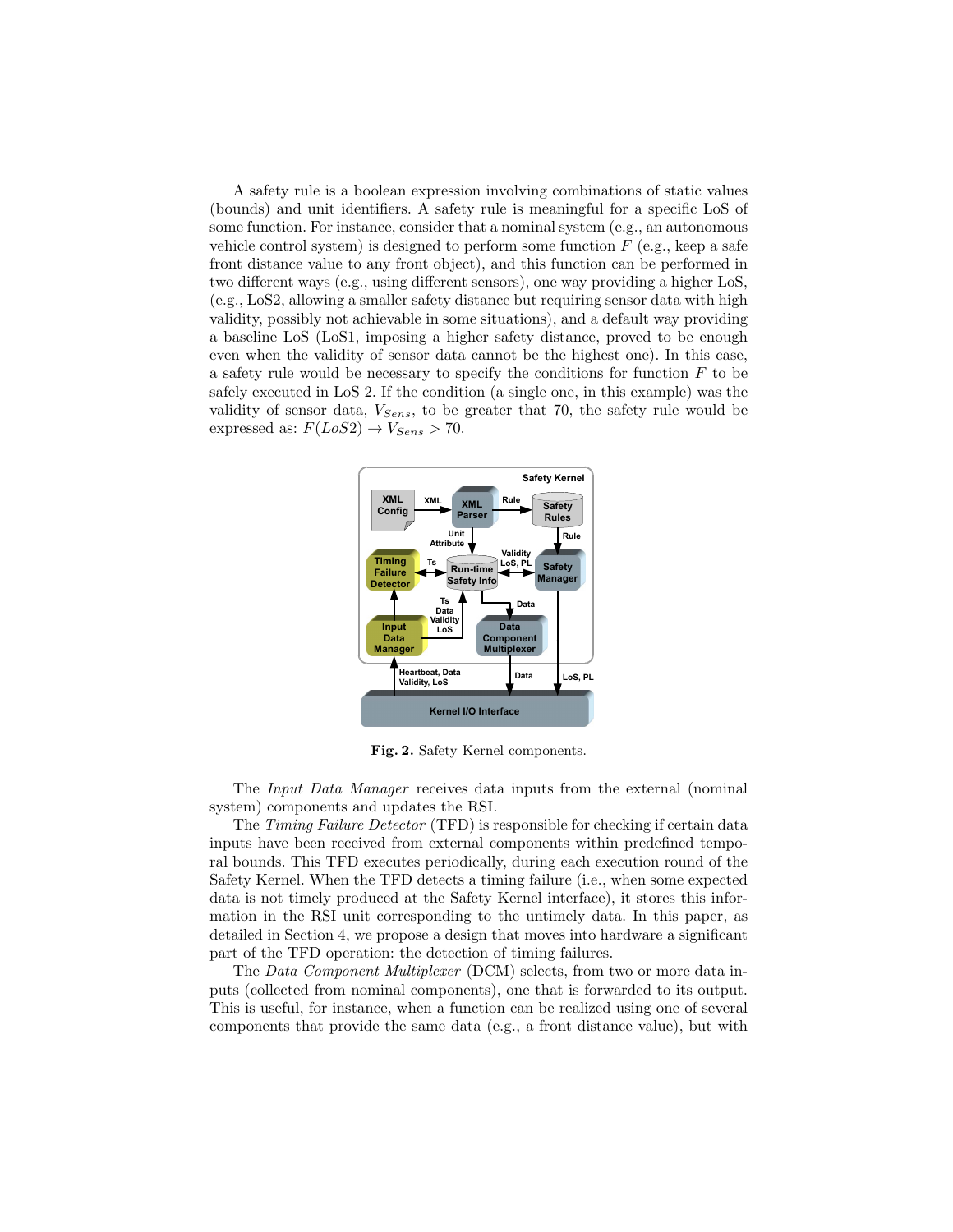different timeliness or different validity. The Data Component Multiplexer selects, among the input values, the one that should be forwarded to the output (and hence nominal system), according to the permitted LoS for that function.

Finally, the Safety Manager is the central component as it evaluates at runtime if safety rules are satisfied given the RSI data.

# 4 Securing Design Assumptions Through Non-intrusive Runtime Verification

The timeliness, safety and security guarantees of Safety Kernel correct operation can be strongly enhanced through runtime verification, being of particular relevance the verification whether the design assumptions specified for the Safety Kernel are being strictly met or, somehow, have been violated.

#### 4.1 Observer Entity

Runtime verification (RV) obtains and analyses data from the execution of a system to detect and possibly react to behaviours, either satisfying or violating a given specification. The classical approach to runtime verification implies the instrumentation of system software components, such as the Safety Kernel. Small components, which are not part of the functional system, acting as observers, are added to monitor and assess the state of the system in runtime.



Fig. 3. Observer Entity architecture

The usage of reconfigurable logic supporting versatile FPGA-based computing platform designs enables non-intrusive approaches to runtime verification [16]. Non-Intrusive Runtime Verification (NIRV), provides high flexibility, meaning instrumentation with software-based probes is not required, although it may be used; configurability, which can be performed statically (offline) or dynamically, while the system is executing; adaptability, in the sense it is able to accommodate over time a set of different system-level, application-related and even mission-specific event observations; independence and isolation, in the sense that being supported directly in hardware, the accomplishment of runtime verification actions does not disturb nor introduce any overhead in the execution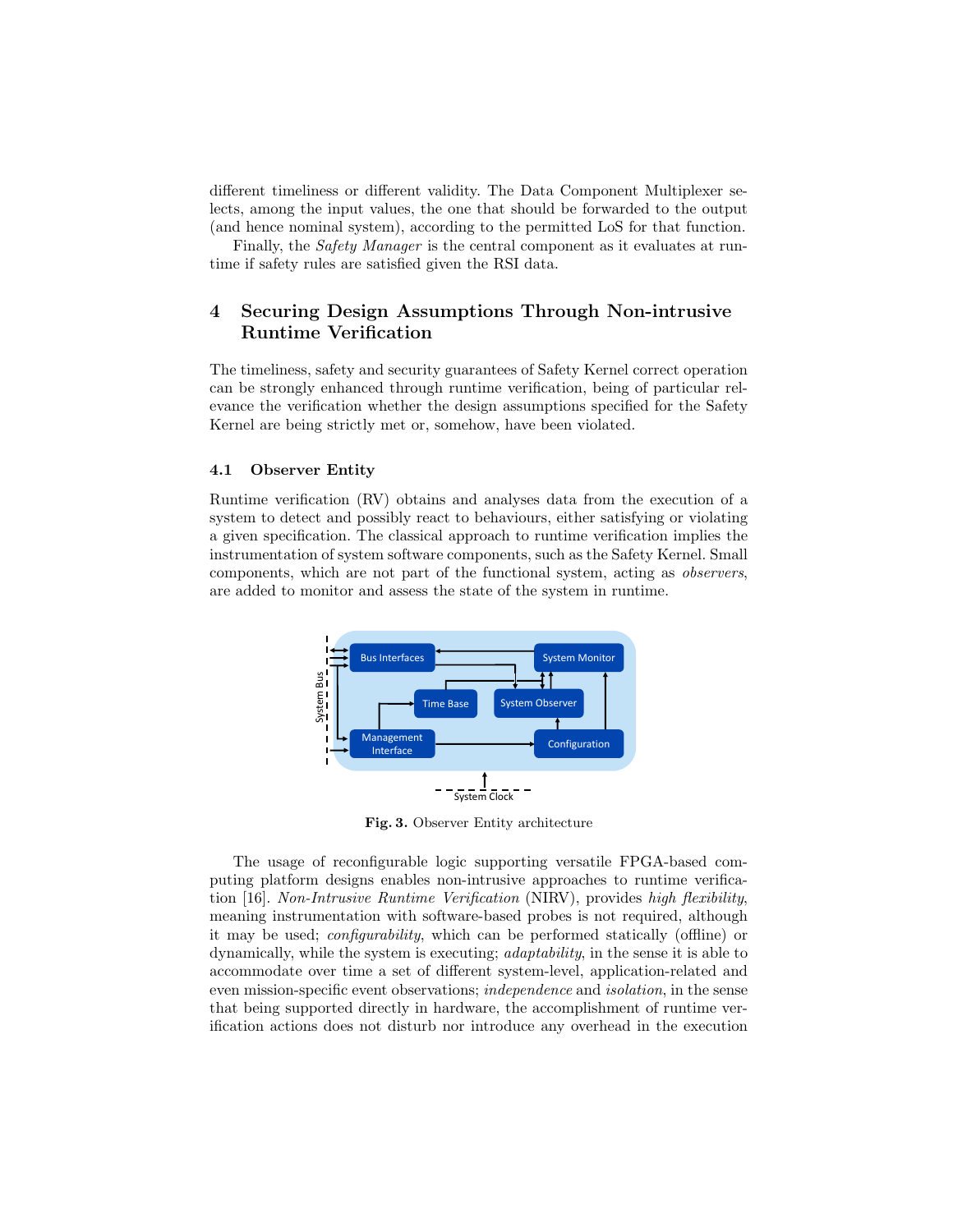of system software components, Safety Kernel included. Similarly, the execution of software components does not ill affect the timeliness and effectiveness of runtime verification actions.

The Observer Entity is plugged to the platform where the SK software components execute, and comprises the hardware modules depicted in Figure 3: Bus Interfaces, capturing all physical bus activity, such as bus transfers or interrupts; Management Interface, enabling observer entity configuration; Configuration, storing the patterns of the events to be detected; the System Observer itself, detecting events of interest based on the set configurations; Time Base, which allows to time stamp events of interest, to establish its occurrence rate or to register its inter-arrival time and even to check if application-level and/or system-specific time bounds are being fulfilled; System Monitor, which detects possible violations to the specified system behaviour. As soon as a deviation from the specified behaviour is detected, a notification is issued.

#### 4.2 Safety Kernel Design Assumptions and Timeliness Analysis

Let us define  $T_{SK}$  as the period of the Safety Kernel process. This process must be completed within its period, thus defining the relative deadline,  $D_{SK}$ :

$$
D_{SK} = T_{SK} \tag{1}
$$

The Safety Kernel process is powered by two threads: a Listener Thread, assuming the role of Input Data Manager (depicted in yellow in Figure 2), is activated for every incoming packet; a Periodic Thread, identified as Timing Failure Detector in Figure 2, runs once every Safety Kernel period. Given that  $C_{listency\_thread}$  and  $C_{periodic\_thread}$  represent the worst-case execution time, respectively for the Listener and Periodic threads, and that  $N_{packets}$  represents the maximum total number of input packets received during a single  $T_{SK}$  period, one will have the following timing constraint:

$$
N_{packets} \times C_{listener\_thread} + C_{periodic\_thread} \leq D_{SK}
$$
 (2)

As illustrated in Figure 2, there are different types of incoming packets, namely: heartbeat, data validity, multicomponent data or cooperative level of service. In the design of the Safety Kernel we assume the number of packet types is upper bounded by  $PKT$  TYP. The worst-case execution time for a single activation of the Listener Thread,  $C_{listency\_thread}$ , corresponds to the longest worst-case processing time of a packet, out of the worst-case packet processing times for each packet type,  $C_{pkt\_processing}(typ)$ . We also take into consideration the worst-case processing time necessary to read a packet from the corresponding interface (whose location is well known and statically defined), either through (memory-mapped) I/O ports and/or network interfaces, represented by  $C_{\text{pkt\_reading}}$ . The maximum value of  $C_{\text{listener\_thread}}$  can be expressed as:

$$
C_{listener\_thread} = C_{pkt\_reading} + max_{typ=1}^{PKT\_TYP} \{C_{pkt\_processing}(typ)\} \tag{3}
$$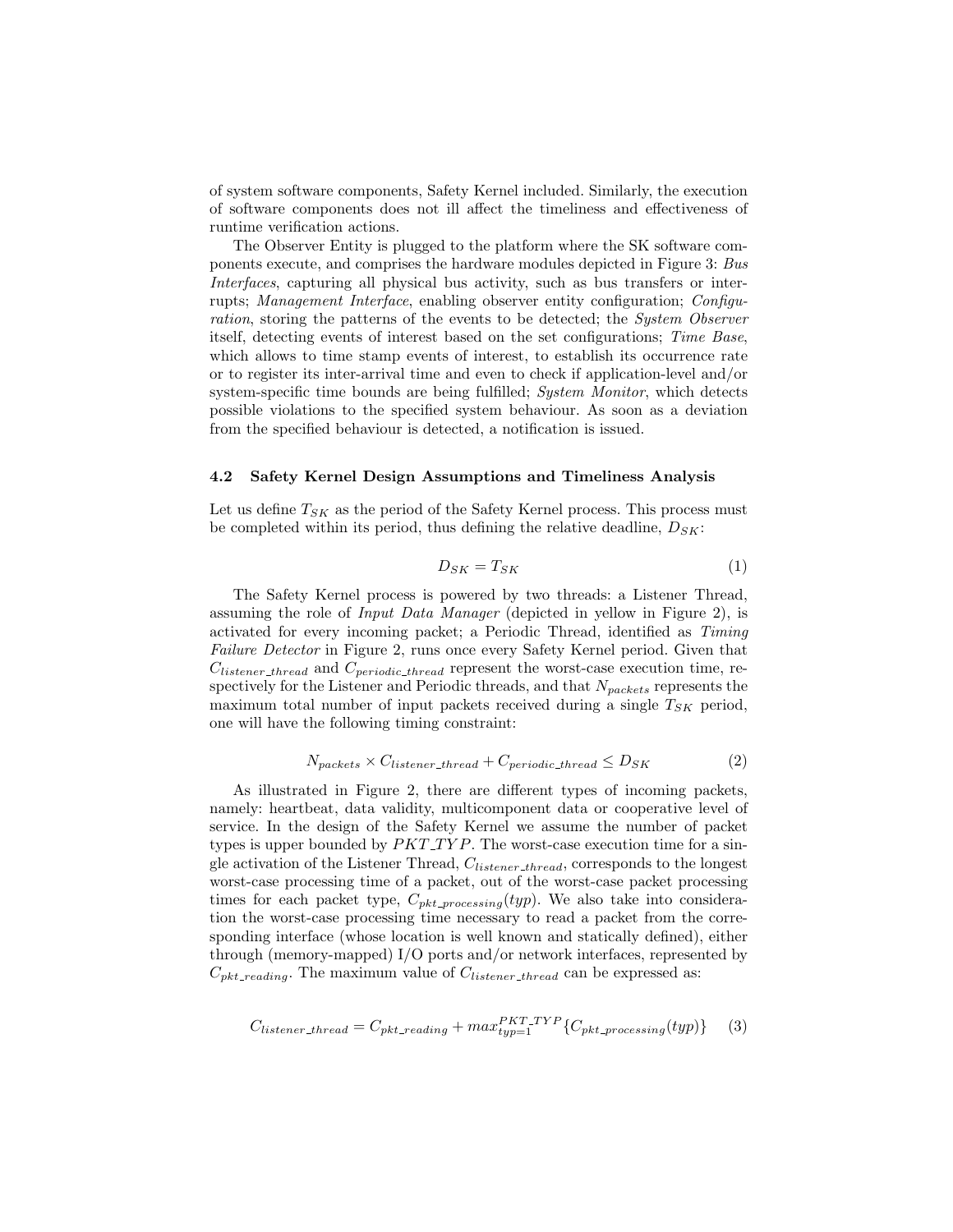In contrast with the Listener Thread, the Periodic Thread runs only once per SK period executing three functions in sequence and in the following order: a residual software part of the original TFD (Figure 2), that we name herein Timing Failure Detector Service Function (TFD SF), the Safety Manager (SM) and the Data Component Multiplexer (DCM). The Periodic Thread worst-case execution time,  $C_{periodic\_thread}$ , is therefore given by:

$$
C_{periodic\_thread} = C_{TFD\_SF} + C_{SM} + C_{DCM}
$$
\n
$$
\tag{4}
$$

The DCM function scans the unit<sup>1</sup> array to find out the component data value to be forwarded and has a worst-case execution time given by  $C_{DCM}$ . The Safety Manager is a more complex function as it evaluates for each unit the safety rules and determines the new level of service or performance level. Given the number of items (e.g., number of units, number of safety rules per unit, etc.) to be processed by the Safety Manager is bounded by design, its execution time is assumed to not exceed the upper bounded given by  $C_{SM}$ . The Timing Failure Detector Service Function is much simpler: it scans the unit array to find out if there are updates (e.g., heartbeat, data validity,...) untimely received and analyses them: a minimum number of required successes and a maximum number of tolerated failures (both configured at the Safety Kernel, per input unit), have to be observed in a row to prevent instability and to steadily declare the corresponding input unit as "timely" or "non-timely", respectively. This function executes within a time that does not exceed  $C_{TFD\_SF}$ , being  $C_{TFD\_SF} < C_{TFD}$ , the worst-case execution time of the original Timing Failure Detector entirely implemented in software.

#### 4.3 Runtime Monitoring of Safety Kernel Operation

Let us define  $t_{SK\text{-}begin,j}$  and  $t_{SK\text{-}end,j}$ , as the real-time instants where the  $j^{th}$ instance (job) of the Safety Kernel process begins and ends, respectively. Additionally, we define  $n_{pkt,j}$  as the actual number of packets received within the duration of the  $j^{th}$  job of the SK process, i.e. during the interval:

$$
\delta_{SK,j} = t_{SK\_end,j} - t_{SK\_begin,j} \tag{5}
$$

Thus, one will have the following RV value and timing constraints:

$$
\forall_{j \in \mathbb{N}} \quad 0 \le n_{pkt,j} \le N_{packets} \tag{6}
$$

$$
\forall_{j \in \mathbb{N}} \quad 0 \le \delta_{SK,j} \le D_{SK} \tag{7}
$$

<sup>1</sup> A unit corresponds to a Safety Kernel information structure, concerning input (collected data), output (adjustment data) or locally calculated values. The term unit is coined from the Safety Kernel XML configuration file (§3).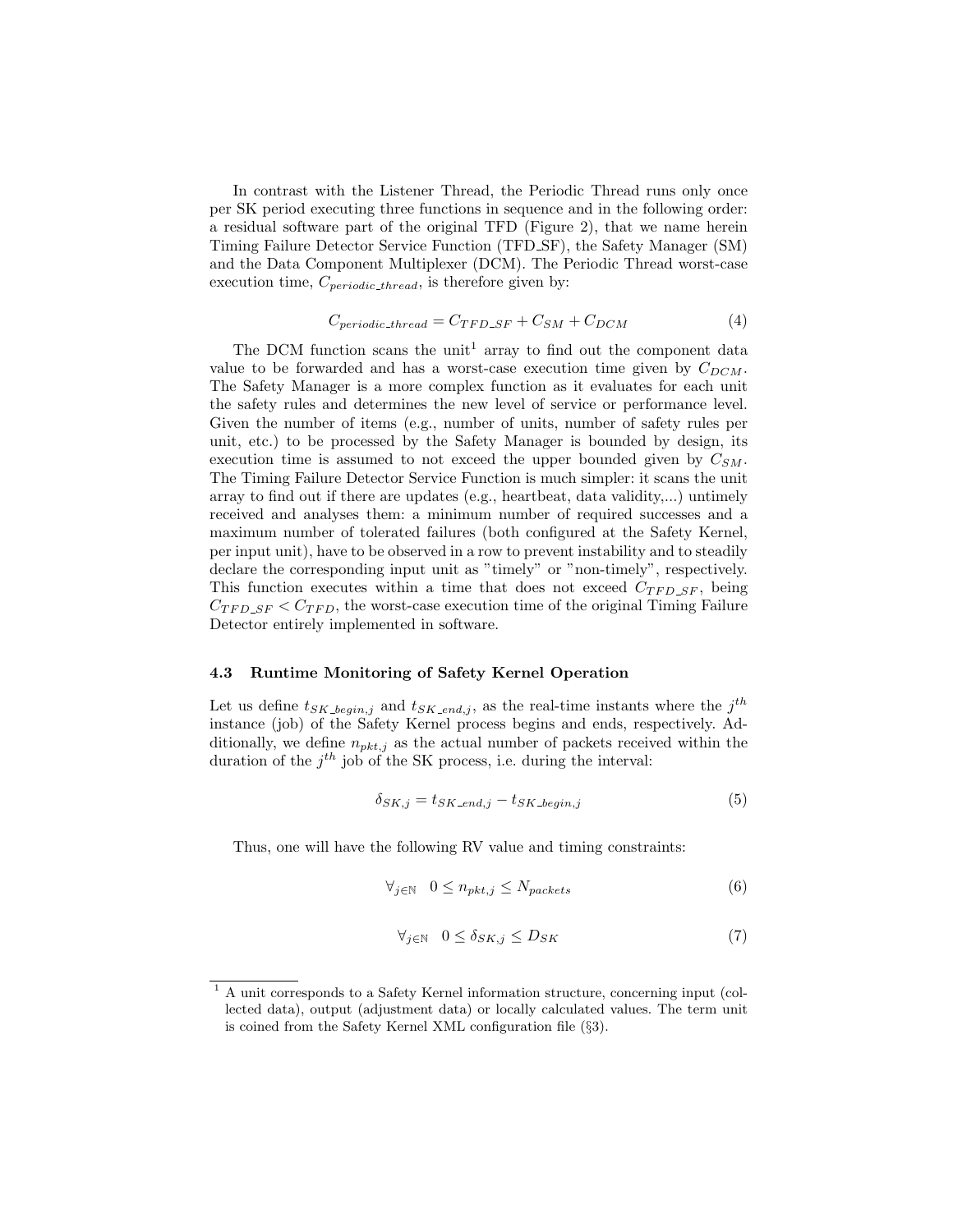Verifying that no more than  $N_{packets}$  are received during each  $T_{SK}$  period, as given by Expression (6), implies: initializing an Observer Entity counting monitor with the  $N_{packets}$  value each time an instance of the SK process is started; the value of the counter is decremented by one whenever a packet is received; if it reaches a value smaller than zero, a violation is signalled. Detecting when an instance of the SK process begins is achieved by configuring the address of its first instruction as an event of interest and linking it to the counting monitor.

Verifying the timeliness of an SK job implies the use of a timeliness monitor, a specialization of a counting monitor, which is initialized with the job relative deadline, as specified by Expression (7); the time counter is decrement by one at each system clock tick; if the time counter reaches a value smaller than zero, a timeliness violation is signalled; the time counter is stopped/restarted when an SK job is completed. Detecting when an SK job begins and when it ends is achieved by configuring, respectively, the address of its first and last instructions as events of interest, which will trigger the relevant (re)start/stop actions at the timeliness monitor.

The timing failure detection capabilities of the original Safety Kernel TFD design, described in Section 3, are herein moved to hardware and fully integrated in the Observer Entity. A timeliness monitor is instantiated for each relevant data input, being (re)started whenever a data input packet (e.g., heartbeat, data validity,...) is received by the Listener Thread. If it expires, a timing failure has been detected and it will be signalled to the Timing Failure Detection Service Function. For better integration with the software functions the signalling of timing failures is made through globally accessible memory variables.

The role of the TFD, implemented either in hardware or in software, is to detect untimely behaviours of components in the nominal system, allowing the Safety Kernel to act before any harmful effect becomes externally visible, e.g. by changing the LoS or the PL (see Figure 2). Violation of Safety Kernel design assumptions is a more severe situation, calling for some form of exception handling that hopefully will bring the system into a safe state. Since, in general, these situations were unforeseen in the design of the system, no guarantees can be provided that the adequate corrective actions (if any) are taken<sup>2</sup>.

## 5 Safety Kernel implementation and evaluation

For the implementation of the Safety Kernel, a suitable hardware/software platform must be selected. The functional elements to be provided by the hardware platform include: Processing Unit, providing the computing resources; Read-Only Memory (ROM), to store the Safety Kernel software code and the safety rules; Random Access Memory (RAM), supporting the Safety Kernel execution; Input/Output  $(I/O)$  Interface, to enable the exchange of data between

<sup>&</sup>lt;sup>2</sup> Most probably, there will be little to do anyway, if the design violation happens during a mission critical phase, such as the landing of a planetary probe. However, that does not necessarily imply the failure of the mission. For example: multiple (overload) alarms, occurring during the descendent flight of the first Moon landing, were advisedly discarded by the Apollo 11 lander crew.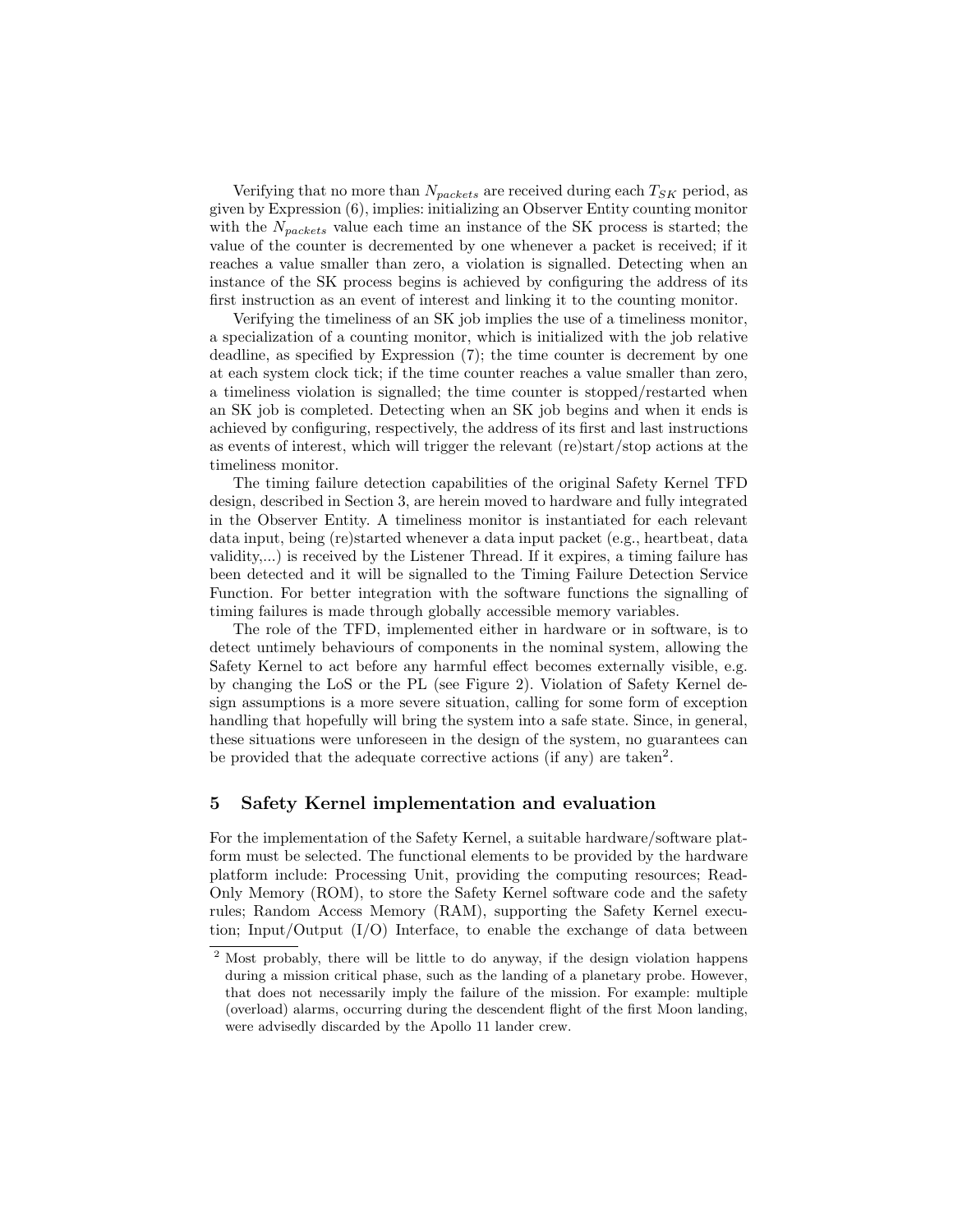the Safety Kernel and the nominal system components. The software platform should include fundamental real-time operating system support concerning: process/thread management and scheduling; input/output management and access, e.g. through device drivers.

#### 5.1 Hardware platforms and software implementation

In KARYON, the fulfillment of the requirements was achieved by using a development board containing a reconfigurable logic device (FPGA), together with Intellectual Property (IP) cores from a System-on-a-Chip (SoC) library [1], mapping the functional elements into the reconfigurable logic device. The selected development board (shown on the left, in Figure 4) was a Trenz TE-0600, comprised of: Xilinx Spartan-6 FPGA; 256 MiB<sup>3</sup> of RAM memory; Ethernet physical interface; Flash ROM and an Secure Digital (SD) card physical interface.

The Flash ROM (not shown in Figure 4) serves as non-volatile storage for the Safety Kernel, whilst the SD Card interface supports the Safety Rules, written offline to an SD card. The FPGA supports the mapping of the controller mechanisms for these memory interfaces, together with the processing unit and Ethernet controller.

The functional elements implemented in the FPGA (shown on the right, in Figure 4) were provided by the GRLIB SoC library [1], which encompasses IP cores providing I/O functions, such as Ethernet and serial interfaces, together with the remaining components needed to implement a fully-fledged embedded computer, e.g. memory and interrupt controllers. The processing unit was implemented by the LEON3 soft-processor, a SPARCv8 architecture commonly used in avionics applications by the European space industry.



Fig. 4. Hardware platform for the Safety Kernel implementation.

Furthermore, this hardware platform is able to support all the resources required by the runtime verification techniques proposed in Section 4.3. Since the Observer Entity is essentially composed of a few counting blocks, its complexity is much lower than any other component in the FPGA (right side of Figure 4) and therefore uses only a small fraction of the occupied FPGA resources.

<sup>3</sup> This corresponds to the prefixes for binary multiples defined in the IEC 60027-2 standard specification [10].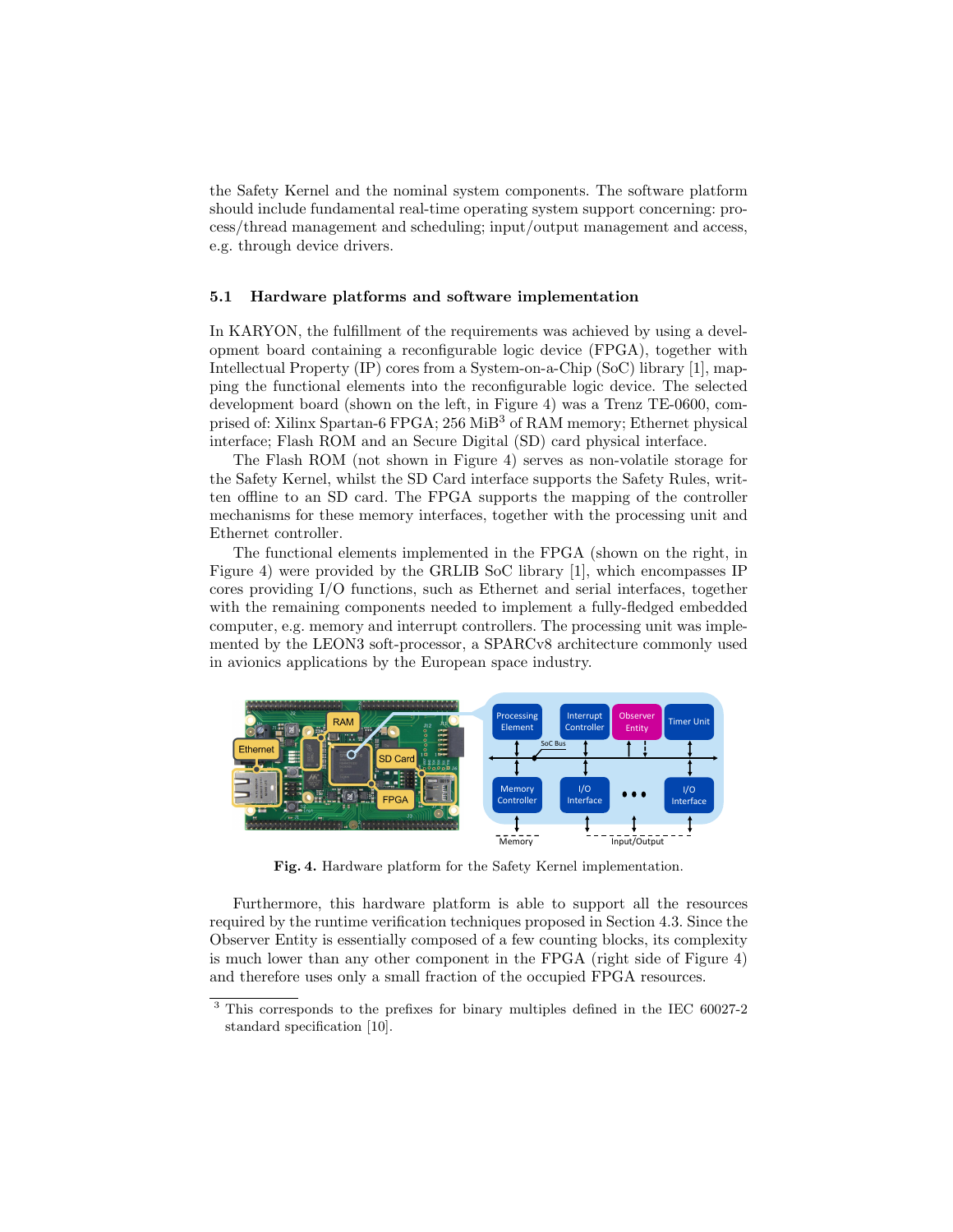As software platform, we used the RTEMS real-time operating system [15] installed on the Trenz TE-0600 hardware board. After initialization, when the configuration file is processed, two concurrent POSIX threads are used to execute the Safety Kernel functions detailed and analysed in §4.2: the Listener Thread, which handles incoming information to update the runtime safety information repository; the Periodic Thread, which is triggered every  $T_{SK}$  time units (e.g., milliseconds), where  $T_{SK}$  is the Safety Kernel execution period. This value can be changed in the XML configuration file.

To evaluate the concrete impact of using soft-processor cores, a fully-fledged software-based implementation of the Safety Kernel was deployed on an alternative platform, composed of a real-time Linux environment on a Raspberry Pi Model B Revision 2.0, with a ARM11 processor at 700Mhz [22]. Integration of non-intrusive runtime verification mechanisms was not possible in this platform, since the SoC present in the current versions of Raspberry Pi does not include the ARM CoreSight facilities [3], indispensable to secure non-intrusiveness of system observation in ARM-based platforms. The unavailability of reconfigurable logic devices on the simple Raspberry Pi platform also precludes the implementation in hardware of SK TFD functions. A Safety Kernel entirely implemented in software had to be used on the Raspberry Pi platform [22].

#### 5.2 Performance evaluation

To properly configure the Observer Entity it is necessary to know the Safety Kernel execution period,  $T_{SK}$ . Moreover, from a practical perspective, it is also important to know if  $T_{SK}$  is sufficiently small so that the Safety Kernel can be used in a given application. In fact, this period corresponds to the maximum latency of timing failure detection and also to the time it may take for the Safety Kernel to trigger a system reconfiguration.

Therefore, we performed a set of experiments to evaluate the achievable values for  $T_{SK}$  and illustrate the feasibility of the approach. According to Expressions (1) and (2),  $T_{SK}$  depends on the worst-case execution time of two threads. The main thread involves the execution of the Timing Failure Detection (TFD) component, the Safety Manager (SM) and the Data Component Multiplexer (DCM). Given that the verification of safety rules is a complex task, the worstcase execution time of this periodic thread,  $C_{periodic\_thread}$ , can possibly be high. On the other hand, the Input Data Manager task is very simple, just requiring a input unit to be updated, which means that the worst-case execution time of the listener thread,  $C_{listency\_thread}$ , is typically much smaller. Even knowing that the listener thread wakes up several times per SK period, this number is usually limited to the number of input units. In fact, each different input unit is expected to be updated only once per SK period because there is no point in overwriting the same input unit with indications on the validity of data or on the execution timeliness of some nominal system component. The overhead of the listener thread will only become relevant in systems in which the number of different input units is high. If, for some reason, a nominal system component starts to send more packets to the SK and waking up the listener thread more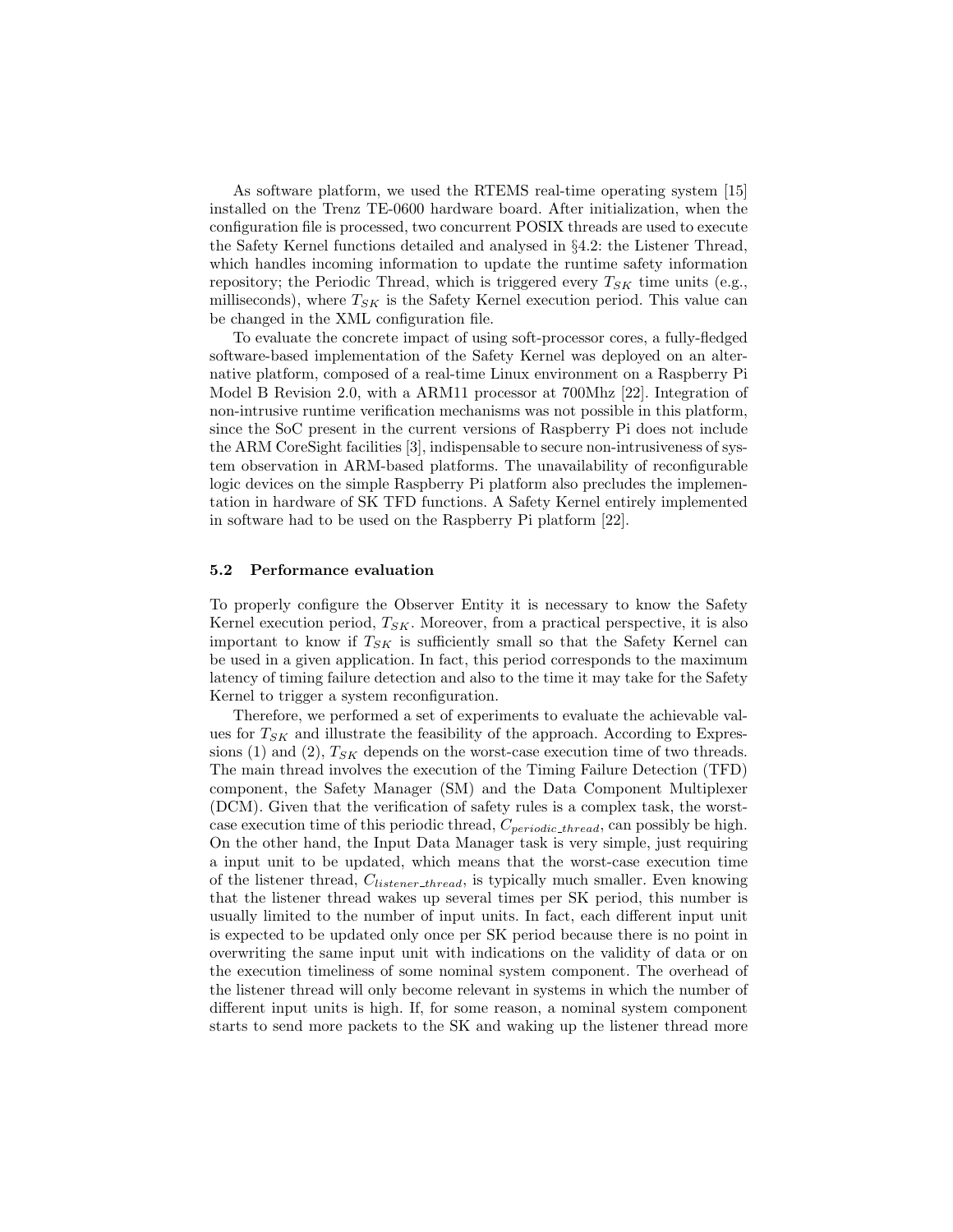times than expected, the constraint specified in Expression 6 will be violated and this will be detected by the Observer entity.

Given the above, we focused our experiments on the evaluation of the Periodic Thread response time, which in this particular case is equal to the Periodic Thread execution time, upper bounded by  $C_{periodic\_thread}$ .



Fig. 5. Periodic thread execution time on the LEON3 soft-processor.

The first experiment was done using the SK implementation on the LEON3 soft-processor, as described in §5.1. To measure the execution time of SK components, we instrumented the SK code using start/stop timer functions provided by the underlying operating system (RTEMS or Linux), whose temporal interference on the SK execution is very small and can be neglected. Note that this instrumentation, despite intrusive, was necessary only for evaluation purposes and is fully independent from the Observer Entity, whose runtime verification mechanisms are still non-intrusive. The objective of the experiment was to determine the influence of the number of safety rules on the execution time of the periodic thread. Therefore, we created SK configuration files implying the construction of a number of safety rules varying between 1 and 100. As explained in §3, a safety rule is a Boolean expression whose value evaluates to true or false depending on input data received by the SK (through the Input Data Manager task). The safety rules we used in the evaluation involve one input unit, one output unit and a single comparison. The complexity of the safety rules evaluation algorithm stems from the need to parse a tree-like data structure, initialized at startup time and containing the input and output units, as well as the logical operations and bounds. The details of this data structure and the executed algorithm are out of the scope of this paper and can be found in [26]. For each configuration we measured the contribution of each of the three executed components (TFD, SM and DCM) for the overall execution time. The experiments were repeated 100 times and the average values were collected (the standard deviations are very small, in the order of a few microseconds, and therefore we do not show them).

The results of the first experiment are show in Figure 5. They clearly show that both the TFD and DCM components have a constant execution time, independent of the number of rules to be checked. On the other hand, the SM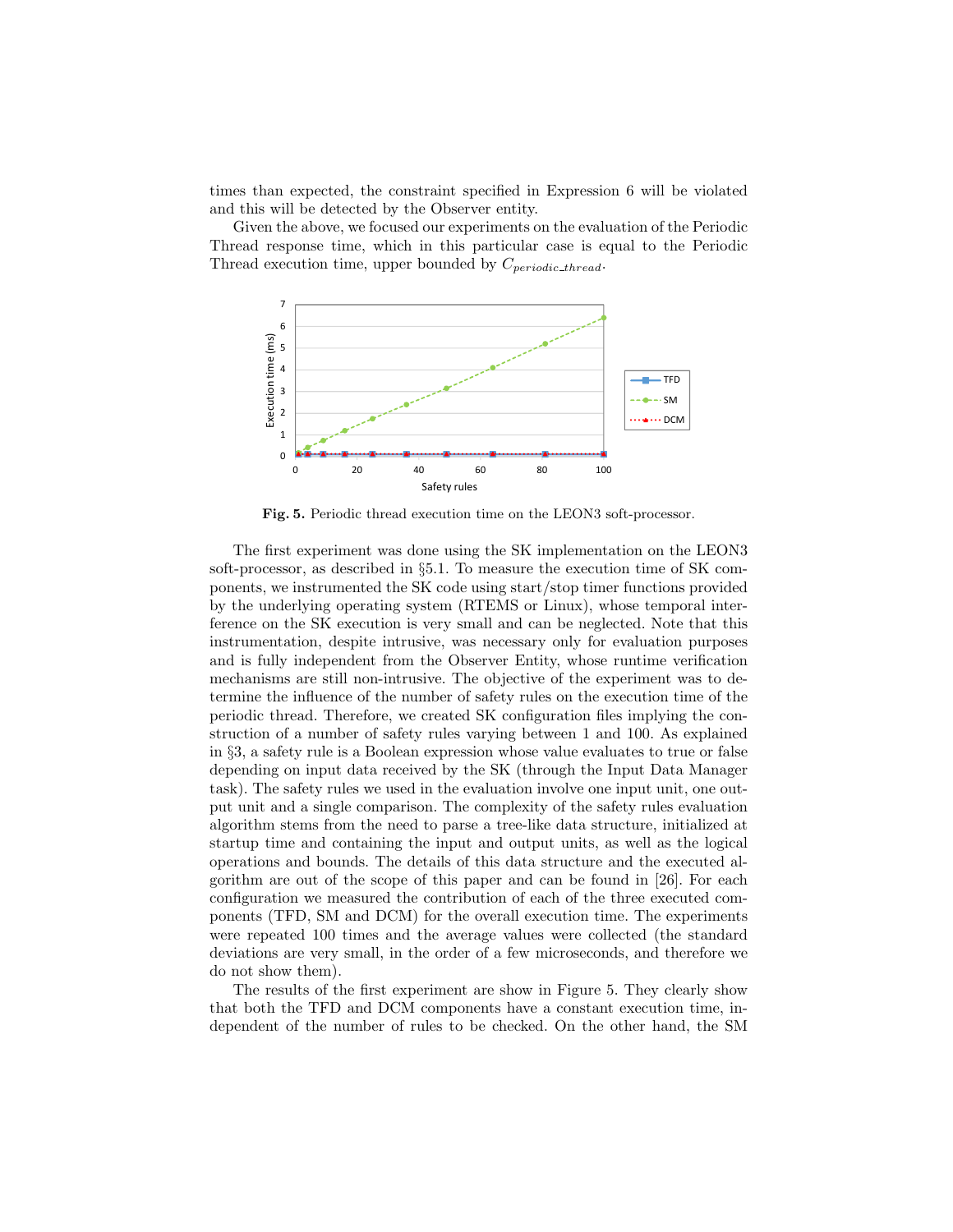component execution time increases linearly with the number of safety rules. Therefore, it is possible to conclude that the SK execution time is mainly and linearly dependent on the number of safety rules, that is, on complexity of the application. However, the absolute value, which reaches 6ms for 100 safety rules, is significant. In systems requiring a reaction time of less than 60ms, at most 1000 rules would be acceptable, which seems limited. The reason for such high execution time is fundamentally due to the fact that the SK is running on a soft-processor infrastructure.



Fig. 6. Periodic thread execution time on a Raspberry PI.

To understand the concrete impact of using a soft-processor, we performed a second experiment by deploying the SK on a real-time Linux/Raspberry Pi platform. The same experiments were performed and yielded the results shown in Figure 6.

The most important observation is the significant reduction of the execution time, as expected. Instead of 6ms, processing 100 safety rules takes no more than  $300\mu s$ , which is 20 times less. The approach seems thus feasible for most applications, provided that a reasonably good processor is used.

#### 5.3 Effectiveness and feasibility analysis

The Safety Manager has, in general, a worst-case execution time,  $T_{SM}$ , which largely exceeds those of the Timing Failure Detector, either of the entirely software-based solution,  $T_{TFD}$ , or of the hardware/software co-design introduced in section 4,  $T_{TFD\_SF}$ . Since,  $T_{TFD\_SF} < T_{TFD} < T_{SM}$ , the performance improvement due to a smaller  $T_{TFD\_SF}$  value is not significant in terms of the overall Safety Kernel operation. Methods to reduce the value of  $T_{SM}$ , allowing a significant performance improvement, will be addressed in future work.

At this point, the main benefit provided by the non-intrusive runtime verification mechanisms is to secure the Safety Kernel design assumptions. Instead of resorting to classical code instrumentation, which is inherently intrusive, our approach relies on independent, isolated and non-intrusive runtime verification mechanisms, easily integrated in reconfigurable logic supporting soft-processors (e.g., LEON3), such as the Trenz TE-0600 platform (see §5.1). Integration of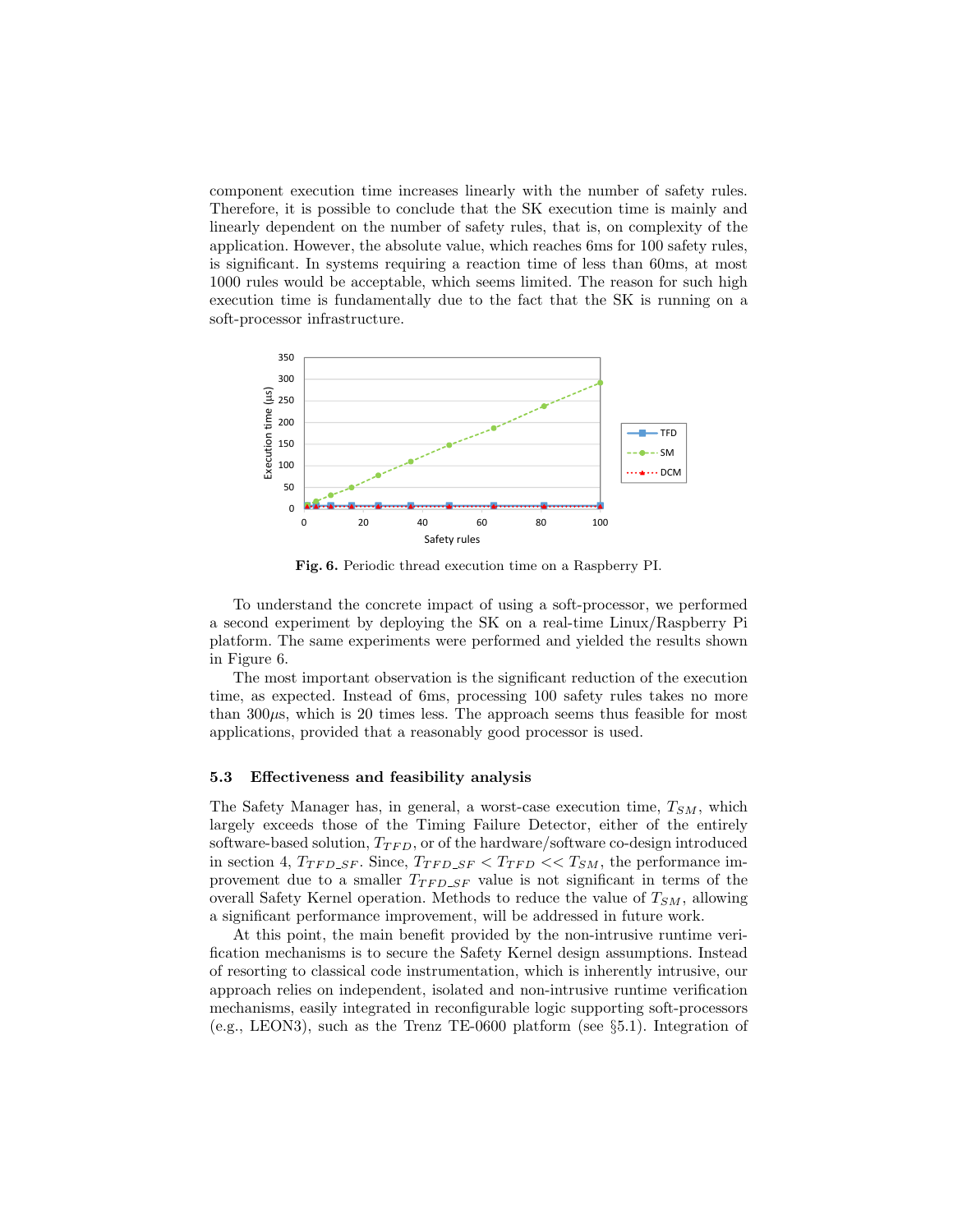non-intrusive runtime verification mechanisms in platforms based on ARM processors is dependent on the availability of ARM CoreSight facilities [3].

Detecting a violation of SK design assumptions may significantly contribute to enhance the overall system dependability. For some usages, a special-purpose exception handler could be programmed within the SK context to activate existing safeguard functions, e.g. for the safe stop of a terrestrial/maritime unmanned autonomous vehicle. In general, such functions may not exist (cf. §4.3).

## 6 Related Work

A novel perspective on distributed systems' architecture was settled by the notion of hybridization in [25] and [23]. The concept of architectural hybridization and its diverse advantages were further discussed in [24]. System parts with distinct synchronism [25] or security [8] properties can take advantage of hybrid distributed system model approaches. Hybrid system modeling has also been previously applied to autonomous control systems [2]. The hybrid nature of systems was also acknowledged in [14], which developed a component-based generic platform for embedded real-time systems.

Both offline and online runtime verification (RV) approaches have been previously studied, with online RV receiving increased attention due to its many benefits regarding safety and performance [4]. Furthermore, non-intrusive runtime monitoring has been previously applied in embedded systems [27, 17] and, more specifically, in safety critical environments [11], presenting an RV architecture for monitoring safety critical embedded systems using an external bus monitor connected to the target system. A novel System Health Management technique was introduced in [18] which empowers both real-time assessment of the system status with respect to temporal-logic-based specifications and supports statistical reasoning to estimate its health at runtime. Configurable non-intrusive event-based frameworks for runtime monitoring have been developed within the embedded systems' scope [13], employing a minimally intrusive method for dynamic monitoring. Additionally, the RV concept has been applied to cyber-physical systems [28], autonomous systems [5], avionic systems [19, 20] and to an AUTOSAR-like real-time operating system, aiming the automotive domain [9]. [12] describes a runtime monitoring approach for autonomous vehicle systems requiring no code instrumentation by observing the network state.

## 7 Conclusion

This paper addressed the problem of hardware-based non-intrusive runtime verification, considering its application on a system with a hybrid architecture. Hybridization allows separating the system in at least two parts, making strong assumptions (on the temporal and/or security domains) only for one of the parts, typically a small one. It is thus important not only to verify in design time that these strong assumptions are effectively satisfied, but also to verify them in runtime, particularly when the operational conditions cannot be fully anticipated.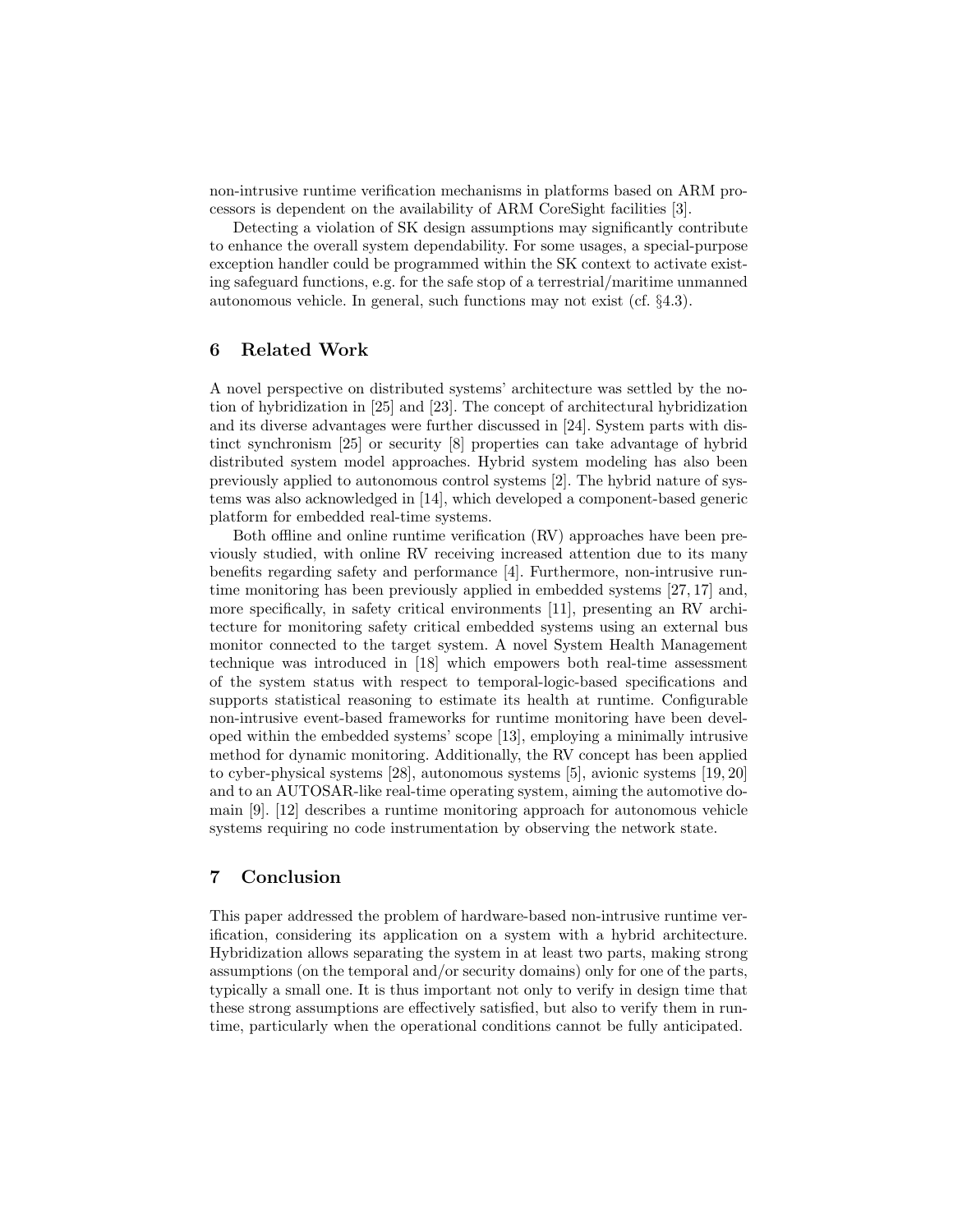We described an approach for non-intrusive runtime verification and explained how it is applied in a concrete case: to verify a set of assumptions underlying the design of a Safety Kernel, also described in the paper. The approach was used to verify timing assumptions and also assumptions on the maximum number of events occurring in a time interval.

Finally, the paper also provided experimental results to illustrate the performance that might be expected from two implementations of a Safety Kernel: one running on a soft-processor and another running on a real ARM processor. The results show that with a hardware processor it is possible to use a Safety Kernel in complex applications. On the other hand, we described some feasibility constraints for applying our verification approach on ARM processors. We plan to address these constraints in future work in order to take full advantage of the proposed non-intrusive verification approach.

## References

- 1. Aeroflex Gaisler A.B., Goteborg, Sweden: GRLIB IP Library User's Manual (Apr 2014)
- 2. Antsaklis, P.J., Stiver, J.A., Lemmon, M.: Hybrid system modeling and autonomous control systems. In: Hybrid systems, pp. 366–392. No. 736 in LNCS, Springer, Berlin, Heidelberg (1993)
- 3. ARM: ARM CoreSight Architecture Specification, 2.0 edn. (Sep 2013)
- 4. Backasch, R., Hochberger, C., Weiss, A., Leucker, M., Lasslop, R.: Runtime verification for multicore SoC with high-quality trace data. ACM Transactions on Design Automation of Electronic Systems (TODAES) 18(2), 18 (Mar 2013)
- 5. Callow, G., Watson, G., Kalawsky, R.: System modelling for run-time verification and validation of autonomous systems. In: Proc. 5th Int. Conference on System of Systems Engineering. pp. 1–7. Loughborough, UK (Jun 2010)
- 6. Casimiro, A., Kaiser, J., Schiller, E.M., Costa, P., Parizi, J., Johansson, R., Librino, R.: The KARYON Project: Predictable and safe coordination in cooperative vehicular systems. In: Proc. 43rd Annual IEEE/IFIP Conference on Dependable Systems and Networks Workshop (DSN-W). pp. 1–12. IEEE (2013)
- 7. Casimiro, A., Rufino, J., Pinto, R.C., Vial, E., Schiller, E.M., Morales-Ponce, O., Petig, T.: A kernel-based architecture for safe cooperative vehicular functions. In: Proc. 9th IEEE International Symposium on Industrial Embedded Systems (SIES). pp. 228–237 (June 2014)
- 8. Correia, M., Veríssimo, P., Neves, N.F.: The design of a COTS real-time distributed security kernel. In: 4th European Dependable Computing Conference. pp. 234–252. Springer, Toulouse, France (Oct 2002)
- 9. Cotard, S., Faucou, S., Bechennec, J.L., Queudet, A., Trinquet, Y.: A data flow monitoring service based on runtime verification for AUTOSAR. In: Proc. 14th Int. Conf. on High Performance Computing and Communications. IEEE, Liverpol, UK (Jun 2012)
- 10. IEC Standards: IEC 60027-2: Letter symbols to be used in electrical technology Part 2: telecommunications and electronics (Aug 2005)
- 11. Kane, A.: Runtime Monitoring for Safety-Critical Embedded Systems. Ph.D. thesis, Carnegie Mellon University, USA (Feb 2015)